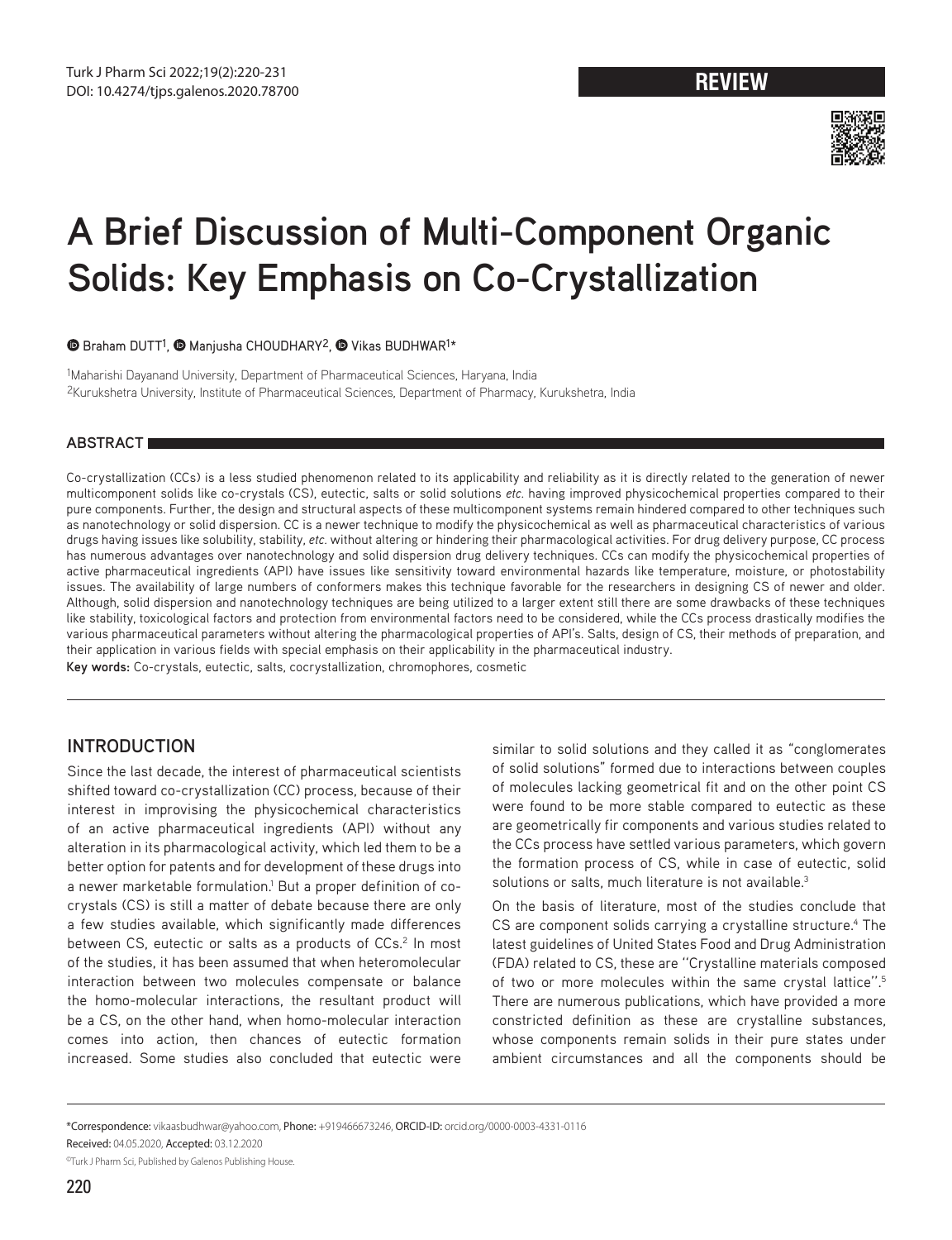present in a fixed stoichiometric ratio of drug and coformers (CFs).6 A recent perspective, authored by 46 scientists, provided a different explanation about CS as "CS are solids that are crystalline single-phase materials composed of two or more different molecular and/or ionic compounds generally in a stoichiometric ratio, which are neither solvates nor simple salts". In this context, the definition of pharmaceutical CS is different compared to the definition of CS, as in the case of pharmaceutical CS, one component is drug and the other is CFs.<sup>6</sup> In the crystal engineering technique, the pharmaceutical properties of drugs are changed without disturbing their inherent structures. Presence of various chemical groups' *viz*. carboxylic acids, carbohydrates, amides, amino acids and alcohols in the co-crystal formers lead to the formation of CS with different drugs.

Synthons are responsible for holding the molecules, when the formation of a compound occurs through non-covalent interactions. Due to their strength, directionality and higher rate of recurrence, hydrogen bonds are often used for designing cocrystals. In 1991, Etter gave three rules for hydrogen bonding pattern<sup>7</sup> every available hydrogen molecule could be used in the formation of bonding, every acceptor of hydrogen bond could participate, if an H bond acceptor is present there as well as the H bonding is possible when a good acceptor and donor H bond are present in the molecule. The formation of synthons is governed by the strength of hydrogen bonding between co-crystal formers, not by the total number of groups available. With the use of the above discussed rules, we can predict the formation of synthons within different functional groups. Synthons are essential structural entities between supramolecules that formed *via* non-covalent bonding and are made up of molecular fragments and supramolecular links among them. Supramolecular synthons could be classified into two categories: Supramolecular homosynthons and heterosynthons. The first one is composed of selfcomplementary functional groups, while the second one is composed of dissimilar but complementary functional groups. Supramolecular heterosynthons formation occur by noncovalent interactions between various drugs that leads to a cocrystal formation. The concept of the supramolecular approach is used for CS screening but now-a-days Cambridge Structural Database (CSD) is used for the selection of suitable CFs for various drugs.

So, in broad terms, CCs is the process of generation of newer crystalline substances by manipulating the intermolecular interactions of two components, which remain solids in their pure states at ambient conditions and interact with each other in a fixed stoichiometric ratio. But CS are not the only target during CCs, there are different multicomponent solids are also present *viz*. eutectic, salts, polymorphs, hydrates, solvates *etc*., which are the side products of the CC process.<sup>8</sup> In the case of CS, the interaction between drug and CFs occurred through non-covalent interactions like hydrogen bonding or ionic interaction. While in case of eutectic, mostly weak van der waals interactions occurred in anunfit geometric pattern, and that's why eutectic became less stable compared to CS.<sup>9</sup> So, here in this review, we have briefly discussed various significant factors and chemistry involved during the CCs process along with the differences between CS, salts and eutectic. Screening methods for CS, their methods of preparation, and their applications CS in pharmaceutical and allied industries are been discussed in later sections.

#### *Co-cocrystals vs. eutectic*

The literature is full of studies related to the development of newer drug delivery techniques to improvise the pharmaceutical properties of API's including dissolution profile, ss thermostability, material compressibility during tablet production process.<sup>8</sup> When we discuss crystal engineering, the most useful point is understanding of supramolecular synthon formation. These are the fundamental building blocks of the products obtained during the CCs process. When there is an interaction between two similar functional groups like the -COOH functional group of the drug and API interact, formation of homosynthons occurred, while interactions between two different functional groups lead to the generation of heterosynthons. As we discussed above in the introduction section, the chances of CS or eutectic formation depends upon these two synthons. Generally, it has been hypothesized that, heterosynthon formation leads to the generation of CS, while homosynthon formation goes to generate eutectic, but recent studies proved this wrong as numerous CS has been reported *via* homosynthon formation.9

Eutectics are basically multi-component crystalline solids closely related to solid solutions.<sup>1,10</sup> Both are well-documented in inorganic systems as alloys.<sup>11</sup> There are numerous studies in the literature, which have defined eutectic on the basis of their lower melting point patterns and on the basis their compositions. The term eutectic was derived from the Greek term "*eutectos*", which means fused.<sup>12</sup> Yet the formation of eutectic has not much studied compared to solid solutions,<sup>13</sup> as these are defined on the basis of their composition or arrangements of solutes and solvents in the crystalline lattice.<sup>14</sup> The detailing of internal structural composition *via* X-ray diffraction (XRD) studies of eutectic are rarely available compared to solid solutions A deep analysis of structural detailing is required for eutectic in pharmaceutical scenarios the famous tin-lead eutectic was studied by inorganic chemists.<sup>15</sup> In the past eutectic have been considered solid solutions and recently it has been considered CS for pharmaceuticals and organic systems.<sup>16</sup> However, CS has been reported to form eutectic and solid solutions<sup>17</sup> and some studies considered eutectic as an intermediate step between CS and solid solutions, which is crucial for the formation of CS, but the exact mechanism for eutectic formation still remains a matter of discussion.<sup>18,19</sup> Thus, CS, eutectic and solid solutions are correlated with each other but most of the studies that differentiate them focused on the phase diagram studies and binary composition properties of multicomponent crystalline studies. We discussed the inter-relationships of these multicomponent solids on the basis of their intermolecular interactions and structural inter-relationships and proposed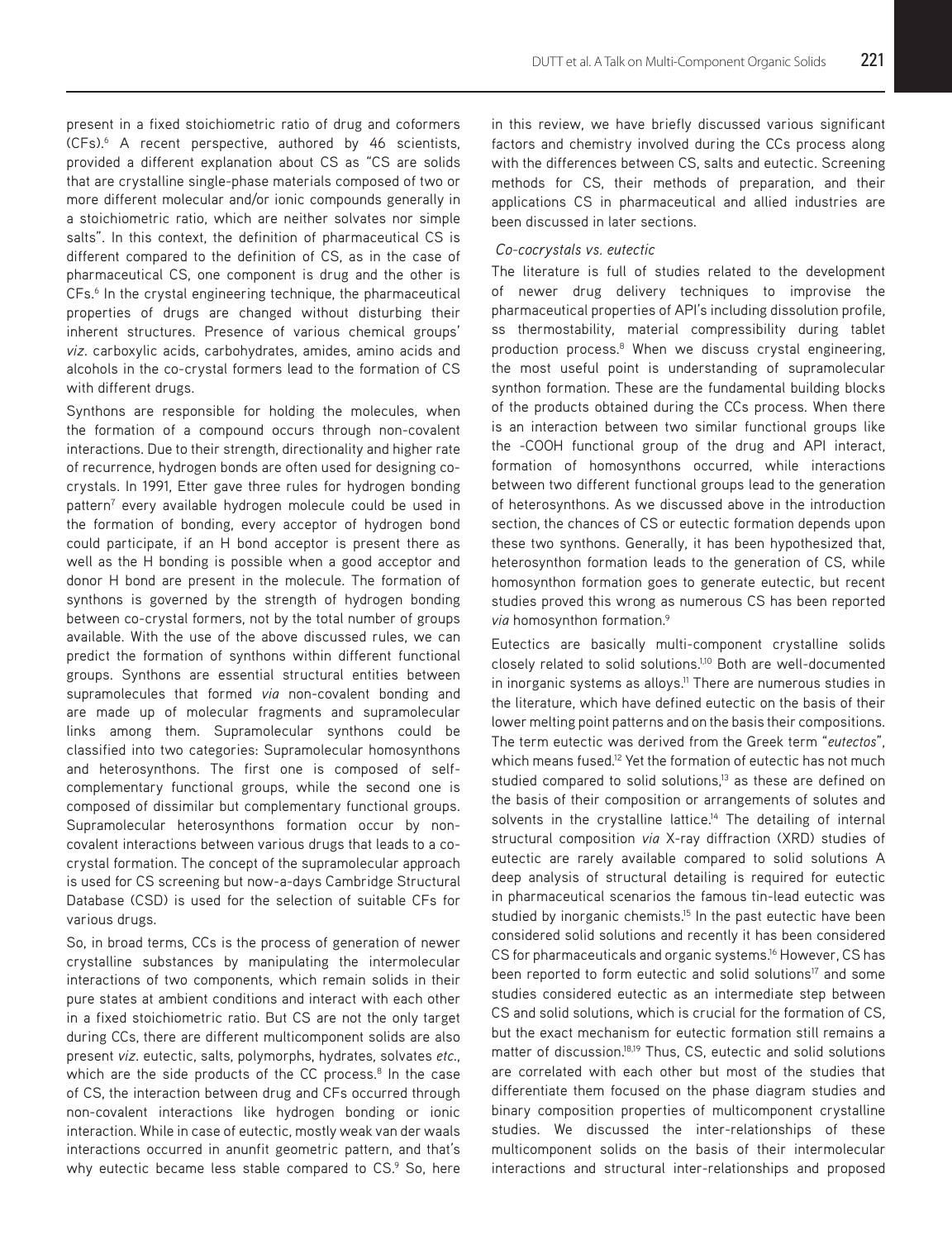that detailed structural data are required to differentiate between eutectic, solid solutions and CS.<sup>20</sup>

#### *Cocrystals vs. salts*

The development of a multicomponent system into CS or salts depends upon the degree of proton transfer within a hydrogen bonded synthon. To form a multicomponent crystalline system, interactions between different components at the molecular or ionic level are necessary and for multicomponent systems like CS, salts or any other type, such interactions should be non-covalent and supramolecular.<sup>21,22</sup> The level of interactions and the geometrical arrangements between two isolated molecules (gaseous phases) comparably remain open, which makes them easy to understand, while in the case of a closed and 3D packing system, it becomes a challenging task to understand it.<sup>23</sup> Finally, the methods like computational crystal structure prediction (CSP) methods retain the key to resolving the problems by understanding the full and clear spectrum of interactions at the intermolecular level within a crystalline system. Undeniably, it becomes the only reliable source for understanding the influence of every short- or long-range interaction made by the molecules in a crystal and this leads to predicting the most stable crystal compound.<sup>24</sup> Even after this, the various stages in crystal developments like nucleation and growth considerations play their important roles, which cannot be explained by the experimental level studies; hence, it must understand intermolecular interactions at all points of crystal development stages. For understanding such developments, CSP method<sup>25</sup> is not a sufficient tool, but recently, Cambridge blind tests provided some significant approaches for this.<sup>26</sup> In case of the CSP method, the presence of additional degrees of freedom leads to the generation of a possible structure enabled by the occurrence of the second component and this made the CSP method a more discouraging technique<sup>27</sup> while to understand the development of multicomponent systems, we required gathering of more empirical and rationalized data. However, the more precise calculation, understanding of various associated modes and inclusion of empirical data during the study, could help in the prediction of CS or salt formation.<sup>28,29</sup> Recently, engineering of ternary CS been designed on the understanding of pKa values, supramolecular synthon history and hydrogen bond basicity. Ternary CS system like acridine·3 hydroxybenzoic acid· 2-amino-4,6-dimethylpyrimidine, due to its smaller size of proton, its causes transfer of protons with small steric significance and leads to the protonation of the base by an acid. This phenomenon was a great example of understanding the electronic factors along with the solvation characteristics of acid, base and their salt.<sup>30</sup> The pKa value represents the pH value at which all the solubilised-ionisable components are fifty percent charged and fifty percent remained protonated and it depends upon the acidic or basic strength of the molecule.<sup>1</sup> The concept of prediction of salt and CS formation mainly depends upon the difference in pKa values of acid and base, which has been explained in detail in screening methods. By using the pKa value, the equilibrium concentration of ions can be calculated, and if the difference in pKa values of acidic and basic components is found to be more than 2 or 3 units, in that case proton transfer takes place<sup>31</sup> and the chances of salt formation increase, but currently, newer theoretical and high pressure techniques based studies exhibited that proton transfer in pyridine-formic acid system depends upon the concentration of formic acid present in the solution.<sup>32</sup> The charged ions and the polar molecules of the aqueous medium interact with each other, which makes salts more hygroscopic, especially in case of anions,they are found to be conjugated bases of strong acids like chloride and sulfates. In terms of interactions at the intermolecular level, the rationalization becomes easier in at least in broad terms (Figure 1).4

## *Methods of cocrystal preparation*

Numerous methods for the formulation of CS, but traditional crystallization was carried *via* solution with suitable degrees of super saturation *viz*. cooling, evaporation and includes substances having properties of the solubility lowering. CCs with the solvent evaporation technique did not provide favorable results.<sup>30</sup> Generally, two methods are used for CCs: solutionbased and grinding-based techniques. Solution-based methods are generally preferred because of the formation of CS, which can qualify the testing with a single XRD (SXRD). The grindingbased techniques include neat-grinding and solvent dropgrinding techniques. Currently, newer techniques are available, *viz*. hot-stage microscopy, ultrasound assisted and CCs *via* supercritical fluid.<sup>31</sup>

#### *Grinding method*

CC products usually prepared with grinding method are consistent compared to those prepared from a solution. The main drawback of this method is its inability to prepare significant arrangements of CS before due to the stability of early phases. The solvent method is better than the grinding method in another way also as grinding method leads to solvent inclusion in supramolecular structure stabilization. Solvent drop grinding might enhance the kinetics and assist the formation of CS leading to increased interest as a CC technique.<sup>31</sup>

Neat-grinding technique can be performed by vibratory mills, mechanical-grinding or manual-grinding, while the solvent drop-



**Figure 1.** An overview of pharmaceutical cocrystals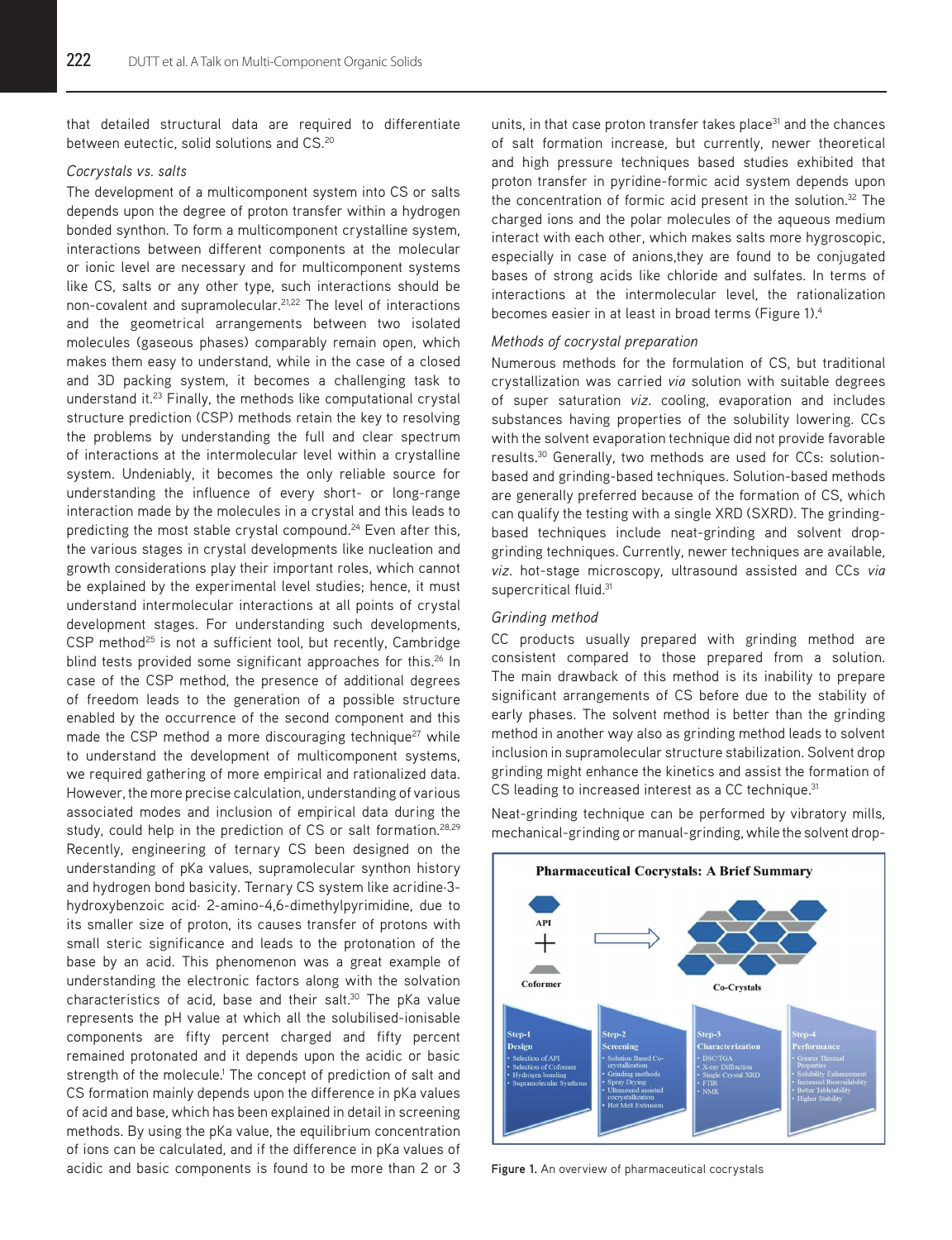grinding can be performed by the addition of suitable solvent at regular intervals with grinding ensure that the solvent should is capable of dissolving the solid material. Caffeine-glutaric acid CS polymorph compared with the solvent evaporation technique is cost effective, eco-friendly, and effective for CS formation.<sup>31</sup>

#### *Solid state-grinding*

In solid state grinding, the particulate size reduced with increased covalent reactivity within the mixture. This technique helps in improving in simplicity and selectivity over solutionbased CCs technique.<sup>30</sup> Six CS formulations of sulfadimidine with salicylic acid using solid state grinding technique while with grinding anthranilic acids were prepared and studied. Anthranilic acid replaced salicylic acid due to the general arrangement of hydrogen bonds of both CS. In this technique, the major shortcoming is that the polymorphic transition leads to serious side effects, causing product withdrawal by the market.32

#### *Solvent dro- grinding*

It is almost same as solid state grinding method with the introduction of the solvent in a smaller quantity. Here solvent act as catalytic agent.33 Primarily, CS formation occurred *via*  a solution crystal growth manner. Most of the crystals grow faster with the solid grinding technique while others proceed further slowly. For those crystals, solvent drop method was found to be effective.<sup>31</sup> For the preparation of CS of caffeine and glutaric acid solvent drop grinding technique was found to suitable compared to solid state grinding. Preparation of succinic acid (SA):anthranilic acid and indomethacin:saccharine was done with solvent drop-grinding method and optimum outcomes of studies revealed an increment in physical stability and dissolution rates.<sup>32</sup>

#### *Co-crystallization from the solution*

Here the key requirement is the same solubility profile for both compounds undergoing CCs, otherwise the least soluble compound will get precipitated out completely from the solution. While similar solubility profile of both components could not promise a positive result. It is probably beneficial to trust polymorphic complexes that occur in additionally compared to solitary crystalline arrangement as CC compounds. When a molecular component occurs in various polymorphic states, it reveals a structure-based tractability and cannot be locked into a packing model.<sup>33</sup> For large-scale production, water-jacketed vessel with a circulating water bath facility for temperature control was being used. Teflon blades were used for continues to stir. The drug and CFs were dissolved in alcoholic solvent at 70°C under reflux for 1 h. The reduction in temperature with 10°C rate was done to precipitate out the co-crystals. Literary to increase solid retrieval reduced the surplus heat.<sup>31</sup>

## *Solvent evaporation*

This is the most traditional method used for CCs, including super saturation of solution by cooling, evaporating, and solvent addition having solubility changing properties. It is assumed that molecules undergo hydrogen bonding, when mixed in appropriate quantities. CS of fluoxetine hydrochloride

with different CFs *viz*. fumaric acid, SA, and benzoic acid was prepared using this method for enhancing their intrinsic solubility.<sup>31</sup> In another study, CS of norfloxacin with malonic acid, maleic acid and isonicotinamide was also prepared with improved physicochemical properties.33

## *Slurry crystallization*

The process of addition of a suitable crystallization solvent to the API and its co-former is known as slurry crystallization, the use of this process is governed by the physical stability of the crystallization solvent compared to that of the API and CFs. The synthesis of CS through slurry crystallization was used with sixteen CS system.<sup>31</sup> Different solvents can be used for slurry crystallization, around 100 mL of liquid solvent is poured and for a few days, stirring was done to the suspension room temperature. The suspension was then allowed to decant and the CS was dried under nitrogen.<sup>33</sup> Examples of slurry polymerization include CS of trimethoprim and sulfamethoxazole using distilled water. Slurry crystallization possess one major disadvantage is that it requires a large amount of solvent.<sup>31</sup>

#### *Hot melt extrusion*

Hot melt extrusion is an efficient CS synthesis method, which does not require any solvents; however, the selection of this process depends on the thermodynamic stability of the API and CFs. Holt melt extrusion can be optimized using the solvent drop extrusion technique, which an extra advantage to conduct hot melt at the lowest temperature. Examples include carbamazepine nicotinamide CS.<sup>31</sup>

#### *Sonocrystallization method*

The use of sonocrystallization to synthesize CS is very rarely explored, this method is suitable for the preparation of nanocrystals. The ultrasound method was used for the preparation of caffeine-maleic acid CS, theophylline and L-tartaric acid as a CFs.<sup>32</sup>

#### *Screening of co-crystals*

Various methods for screening of CS are discussed below:

ΔpKa rule is widely used for CS screening by using the following equation.

## Δp*K*a=[p*K*a (base) - p*K*a (acid)]

When the difference in pKa values is  $>2-3$ , transfer of proton will occur between acids and bases. pKa values less than 0 exhibit the formation of CS, while more than 2-3 value revealed the formation of salts.<sup>34,35</sup> In CSD 6465 possible CS were studied to validate and quantify this rule. The increment in the pKa value of free base to one digit directly increased one unit of  $pH_{\text{max}}$ . To attain this condition practically, we need to modify the drug molecule. In the same way one-digit increment in the intrinsic solubility profile of a free base affects directly oneunit increment in  $pH_{max}$  again. This also required modification in drug molecule.<sup>36</sup> While one decrement in salt solubility leads to an increment of one unit in  $pH_{max}$ . This characteristic can be modified using a counter ion with different properties and if salt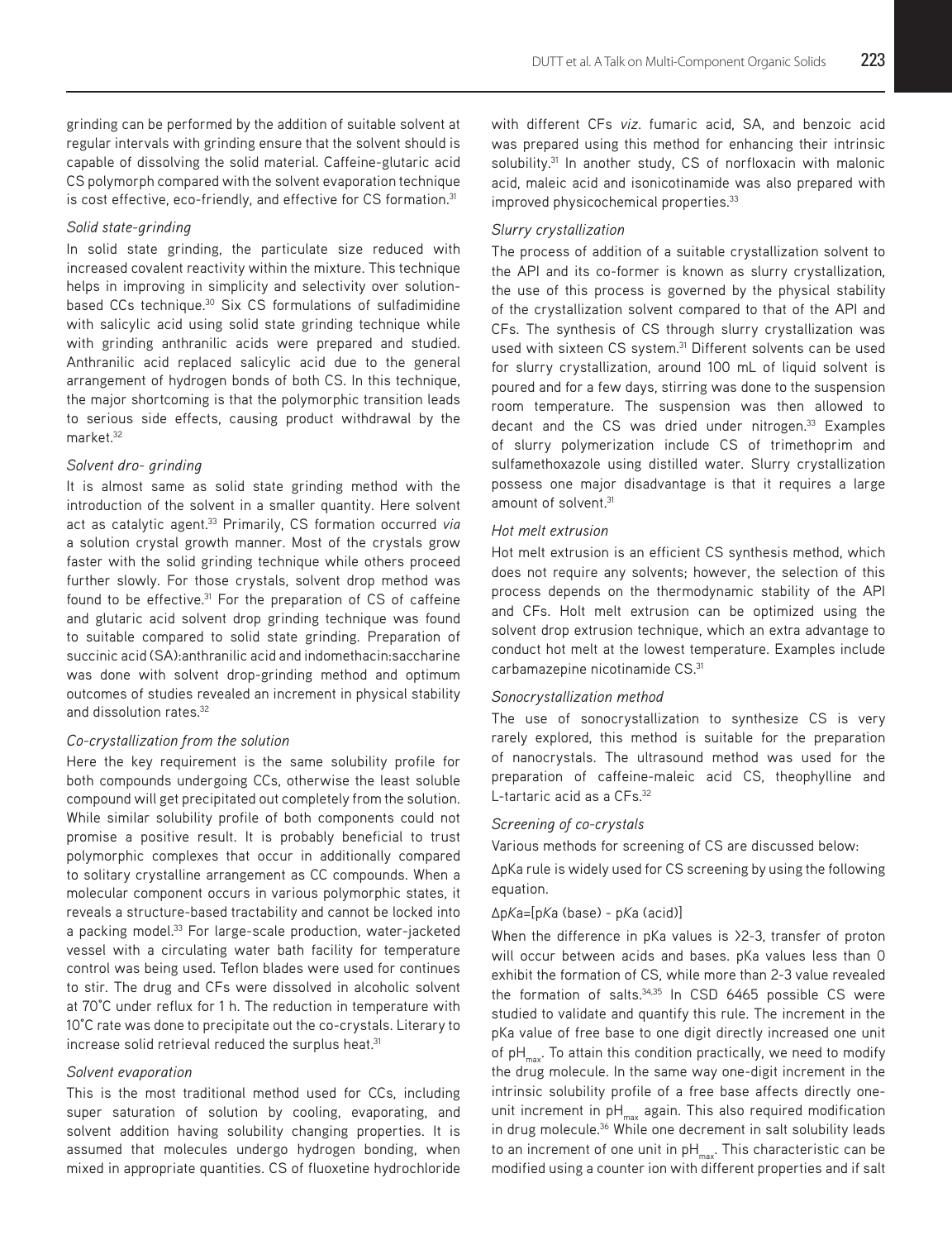| Table 1. Relation of pKa values with possibility of formation of complexes $^{32}$ |                                                                                                                                                                         |  |  |  |  |
|------------------------------------------------------------------------------------|-------------------------------------------------------------------------------------------------------------------------------------------------------------------------|--|--|--|--|
| Possibility of formation of complexes                                              | pKa values                                                                                                                                                              |  |  |  |  |
| Non-ionized complexes                                                              | $\Delta$ <sub>D</sub> Ka $\leq$ -1                                                                                                                                      |  |  |  |  |
| lonized complexes                                                                  | ∆pKa ⟨4<br>(lonizable complex formation possibility increases by 17% by increasing $\Delta p$ Ka by 1 unit from<br>10% at $\Delta p$ Ka= -1 to 95% at $\Delta p$ Ka= 4) |  |  |  |  |

| Table 2. Relation of cocrystal formation with DSC screening <sup>37</sup> |                                           |  |  |  |  |
|---------------------------------------------------------------------------|-------------------------------------------|--|--|--|--|
| Endothermic peak                                                          | Cocrystal formation                       |  |  |  |  |
| Three endothermic and a couple of exothermic peaks                        | CS with stoichiometric variety            |  |  |  |  |
| Two endothermic and one exothermic                                        | One CS formation with certain molar ratio |  |  |  |  |
| One endothermic                                                           | No CS formation                           |  |  |  |  |
|                                                                           |                                           |  |  |  |  |

DSC: Differential scanning calorimetry, CS: Cocrystals

formation occurred, it would be stable over a greater pH range but having a lower solubility profile (Table 1).

**Fabian's method** used molecular descriptors, *viz*. (atom, functional groups, bond, hydrogen donor-acceptors, size, shape, molecular and surface area descriptors *etc*.) for calculation and screening of CS. In this method, mostly polarity and shape descriptors are used to predict the possible formers of CS. Other molecular descriptors are also important as well for prediction of CS formers.36

**Conductor-like screening model for real solvents** was used for checking the miscibility of CFs with super cooled liquid (melt) phase. The excess enthalpy, between the pure compounds and the mixture of drug and CFs reveals the capability of CCs between the drug and CFs.<sup>37</sup>

**Calculated gas phase MEPS** technique used the difference in energy ΔE difference between CS and pure solids in various stoichiometries, to determine the possible formation of CS between the two solids. The outcome of the study revealed that, when ΔE is more than 11 kJ/mol, chances of CS formation are enhanced by 50% more. Over 1000 compounds were screened to validate this method including (caffeine and carbamazepine) and the results were satisfactory enough.<sup>21</sup>

**Co-crystal cocktail method** is a very useful and smaller timeconsuming method. In this method, more than three CFs were simultaneously grounded with the drug leading to the formation of homo or heterosynthons between the drug and CFs, which could be analyzed with thermal analysis methods by checking their endothermic peaks.<sup>24</sup>

**Differential scanning calorimetry (DSC)** is a rapid thermal method for screening of CCs.<sup>24</sup> In this method, we check the endothermic peaks for the formation of CS by heating the mixture of drug and CFs in DSC pans. We hypothesized that CS formation is an exhibition of three endothermic and a couple of exothermic peaks in thermogram represent the formation of CS with stoichiometric variety.<sup>38</sup> In the case of thermal techniques, it is a general hypothesis that during CCs, the melting point of CS remains between the melting points of the drug and CFs while in case of a eutectic mixture, generally the melting point

of product comes before the melting point of both the drug and CFs. But there are numerous studies present in literature, where the melting point of CS comes before and after the melting points of parent components. In a study related to the behavior of melting point in CCs, Schultheiss and Newman<sup>27</sup> in 2009 determined that around 51% of CS possess a melting points between drugs and CFs, while 6% possess greater melting points and around 39% possess lower melting points compared to drug and CF respectively. The melting point of CS is generally altered by the melting point of CFs. If we choose a CF with a higher melting point, the resultant product should possess a higher melting point and vice versa. This technique can be applied to those drugs, which have thermostability problems (Table 2).4

**Hot stage microscopy or the Kofler contact method** offers a visualization of the total phase number that is exhibited by the system when two compounds are heated. When the high melting point compounds start melting and recrystallization occurs before other melted compounds comes in contact with it leading to the formation of zone of mixing.39,40

**Saturation solubility technique** involved the measurement of the saturation solubility of API's and conformer separately at the reference temperature. The saturation temperature of the solvent system is measured by heating with a rate of 0.3°/ min. If the increase in saturation temperature is more than 10° compared to reference temperature, chances for co-crystal formation increases.<sup>41,42</sup> The study of carbamazepine and nicotinamide-based CS revealed that the solubility profile of drug directly depends upon the concentration of CS in the drug and CF solution. This study concluded that the solubility of a drug could be increased only when it gets complexed with CFs during the CC process, otherwise the free drug had no impact on the increment of solubility profile of the parent components.<sup>4</sup>

## *Applications of co-crystallization*

#### *Pharmaceuticals*

The interest of pharmaceutical industry and researchers have shifted toward CCs and many drugs, including newer and older APIs have been included in the preparation of CS and eutectic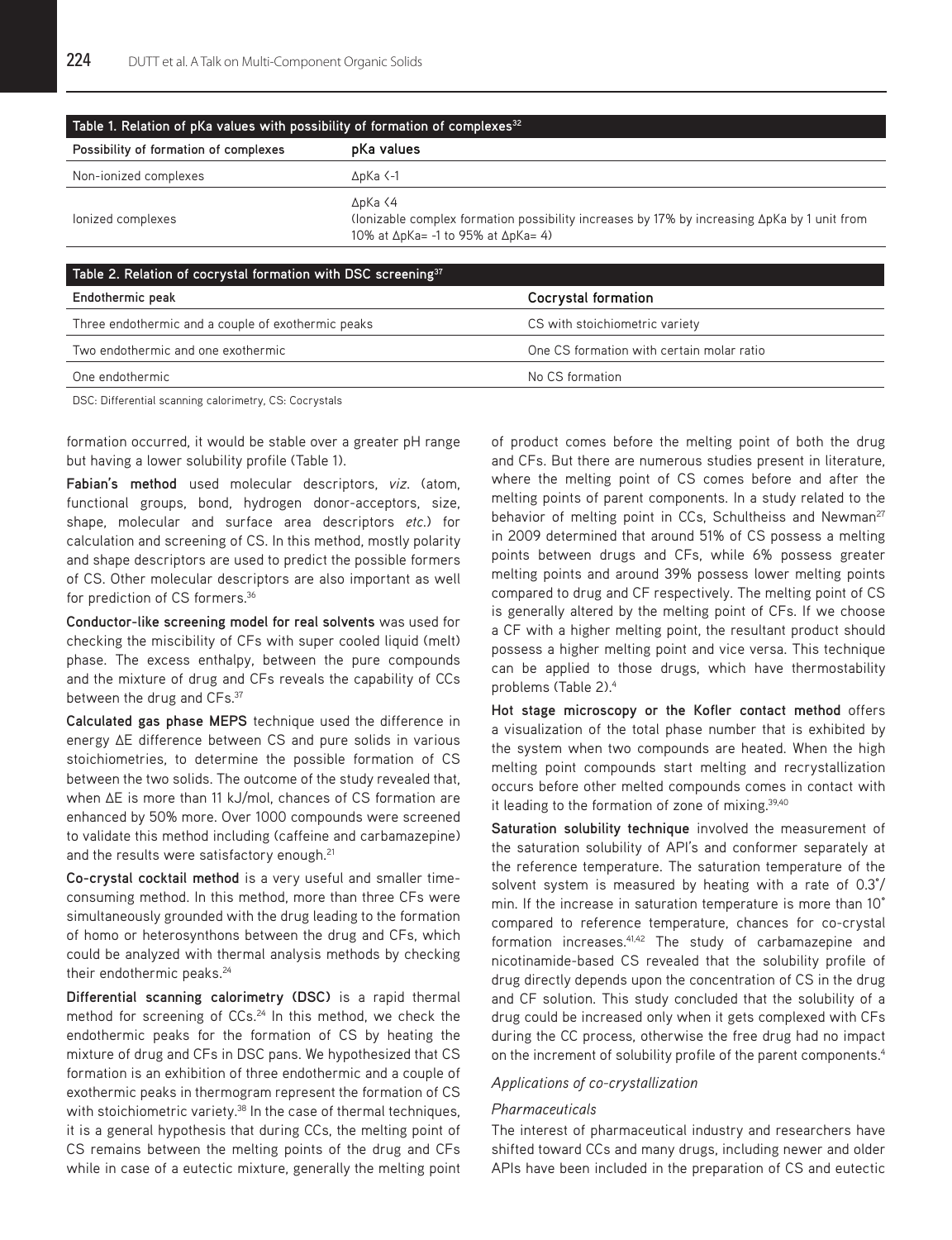as these formulations improvise the pharmaceutical issues related to these drugs without altering or modifying their therapeutic activities. $43,44$  The enhancements in solubility, $45$ stability<sup>46</sup> and aqueous solubility have been reported after CCs of various. With the drastically improved pharmaceutical characteristics of API's, CC process has been considered the most effective technique to improvise the bioavailability of drugs.<sup>47</sup> It is evident from literature that by developing a CS of fluoxetine hydrochloride with different CFs, the solubility of each formulation was increased. The solubility of fluoxetine hydrochloride was found to be 11.6 mg/mL while its CS with fumaric acid and SA were found to be 14.8 mg/mL and 20.2 mg/mL respectively.48 In another study, the solubility profile of CS of tegafure was found to be much higher compared to the its pure amorphous state.<sup>49</sup> Here, the important point is the increment in its solubility without affecting the stability of the pure amorphous form of the drug. A vast literature is available containing such examples where the solubility and dissolution behavior of various drugs have been modified without changing their original therapeutic properties.<sup>50,51</sup> If we talk about eutectic, the drug: drugs eutectic have been reported in literature like 1:1 eutectic mixture of pyrazinamide and isoniazid exhibiting enhanced solubility profiles, while in some examples, polyethylene glycol and different APIs are revealing enhanced pharmaceutical characteristics.46,52,53 Eutectic mixture of ibuprofen-menthol showed an improved dissolution behaviour.<sup>46</sup> The similar improved dissolution behavior was recognized in the case of 2-[4-(4-chloro-2-fluorophenoxy) phenyl] pyrimidine-4-carboxamide: glutaric acid CS.3 These examples revealed the effects of CCs in improvement of solubility behavior along with bioavailability improvement of drugsi.<sup>54</sup> The 1:1 danazol: vanillin CS showed increased solubility compared to poorly soluble pure danazol. The stability of drugs is also improved by CCs like carbamazepine CS revealed enhanced hydrostability in caparison susceptibility hydrate formation property of carbamazepine.<sup>55</sup> An improved humidity stability of theophylline and oxalic acid CS have been reported compared to their pure state (Figure 2).

## *Mechanical properties*

In the CCs process, the API's and CFs create new crystalline



structures through non-covalently bonding resulting to a higher mechanical property. This is evident from previous studies like caffeine: Methyl gallate CS exhibited improved tabletting characteristics compared to pure caffeine, while an enhanced compressibility and mechanical strength during tabletting were observed in acetaminophen CS compared to pure acetaminophen. The plasticity and compressibility of theophylline: methyl gallate CS was found to be much higher than theophylline alone. All these properties were improved due to the layered structures of their CS.<sup>56</sup>

#### *Compression behaviors*

The poor compression and compaction of powdered API's and ingredients is a bigger problem faced by drug formulation scientists because the compression is required at the roller stage to prepare granules, while compaction is the major requirement for making tablets by reducing the volume of powders under pressure. The compactness is the ability to compress the free flow powder in the form of a solid unit dosage form having the desired tensile strength. Therefore, the understanding of material's characteristics becomes an important key to developing and designing newer formulations with desired physical and chemical properties. Where, a higher dose or higher amount of drug is required, than compressibility and compaction become critical parameters to study.<sup>57</sup> To date, the focus of CS researchers mainly focused on improvement of solubility issue and tabletting property area did not get much attention. some handful examples in the literature where this area of research touched like CS of carbamazepine with nicotinamide and saccharin were found to have increased tensile strength of 2.00 and 2.19 times, respectively, at 1500 lb/cm3 . But the dissolution rate of these CS was found to be lesser compared to pure drugs. This signifies the relationship of higher tensile strength is directly proportional to a lower dissolution profile.<sup>58</sup>

#### *Formulation and dissolution*

CS tend to have higher dissolution rates than the corresponding drugs, due to their higher solubility. However, most studies have focused on the powder dissolution profile as an indicator of CS performance. These studies did not comment on the CS solubility behavior or explain the reasons for improved dissolution rates in some. Further, suggested approaches or a mechanistic understanding of overcoming transformation challenges during dissolution were not discussed. One of the early examples is CS of itraconazole with a carboxylic acid, *i.e*., fumaric acid, SA, malic acid, and tartaric acid,<sup>59</sup> all of which had higher dissolution rates than that of the crystalline drug and similar rates to that of the amorphous form of the drug.

The dissolution of fluoxetine hydrochloride was compared with that of CS made with benzoic acid, fumaric acid, or SA. The dissolution rate of the alt was about twice as high as that of the benzoic acid CS, similar to that of the fumaric acid CS and at least 3 times lower than that of the SA CS.<sup>52</sup> Celecoxib-NIC CS had a higher dissolution rate than the drug alone. The dissolution rate of CS developed with 2% sodium dodecylsulfate Figure 2. Application of intellectual property rights in cocrystallization and polyvinylpyrrolidone was better than that of the drug alone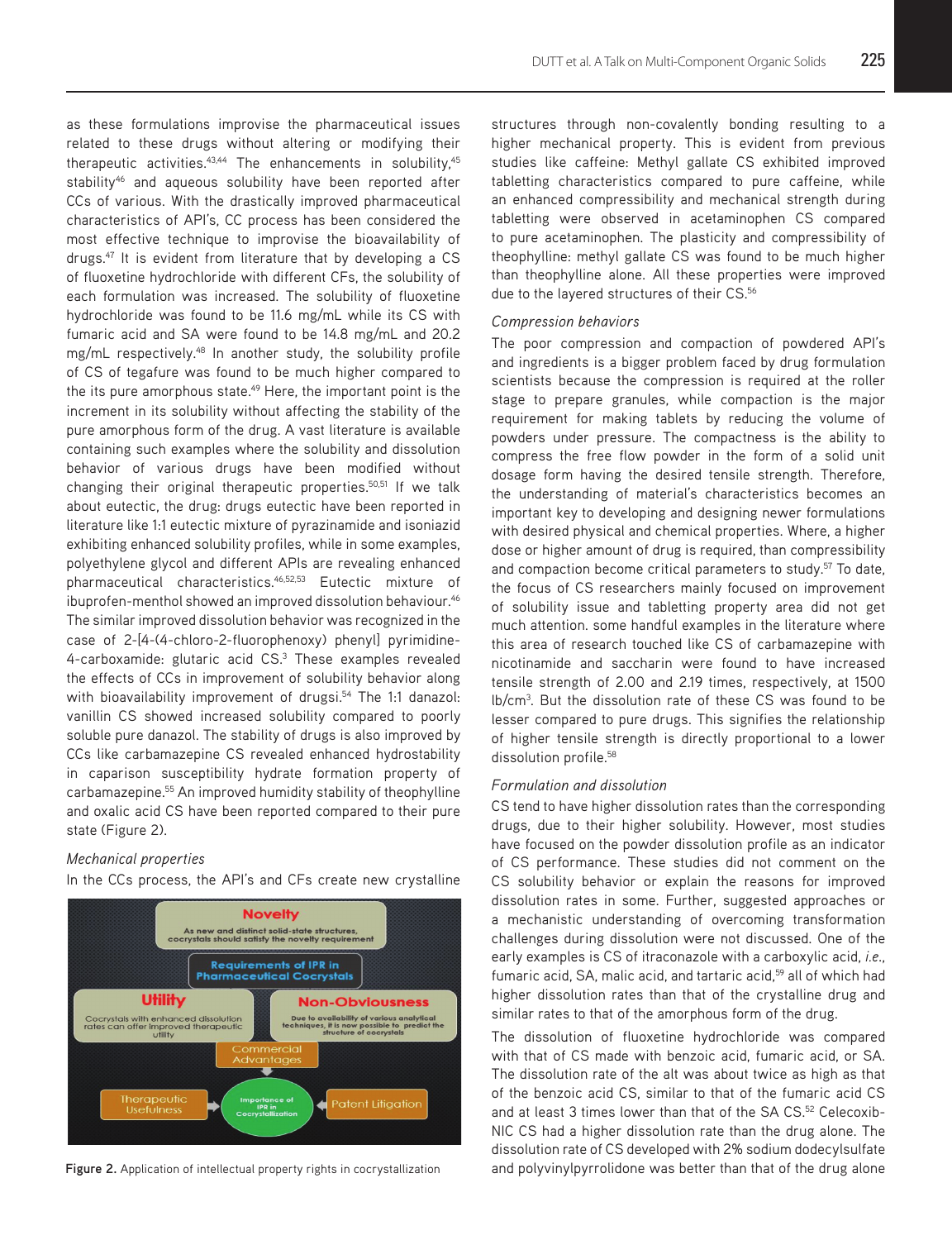# **Table 3. Various drugs and coformers used for cocrystals formation and chemistry involved in their formation**

| Drug(s)                              | Coformer (s)                                                                                                                   | Method of<br>Preparation                                  | <b>Method of Analysis</b>                                                                   | <b>Important Points</b>                                                                                                                                                                                                                                                                                                                                                     |
|--------------------------------------|--------------------------------------------------------------------------------------------------------------------------------|-----------------------------------------------------------|---------------------------------------------------------------------------------------------|-----------------------------------------------------------------------------------------------------------------------------------------------------------------------------------------------------------------------------------------------------------------------------------------------------------------------------------------------------------------------------|
| Ezetimibe <sup>57</sup>              | L-proline and imidazole                                                                                                        | Wet-grinding<br>and solution<br>crystallization           | Raman<br>spectroscopy,<br>Infrared<br>spectroscopy, DSC,<br>TGA, PXRD, SCXRD                | Proline exists as zwitter ion in the crystal<br>lattice of EZT-PRO. Carbonyl group of<br>EZT formed C-H--O hydrogen bond with<br>imidazole. Co-former was selected on the<br>basis of pKa and complimentary structure.<br>Improved solubility and solid-state stability                                                                                                     |
| Paracetamol <sup>58</sup>            | Citric acid                                                                                                                    | Slow evaporation                                          | Raman<br>spectroscopy, DSC,<br>TGA, PXRD, SCXRD                                             | Two paracetamol molecules forms<br>hydrogen bonds with citric acid molecule,<br>one of these phenolic-OH acts as hydrogen<br>bond donor while other as acceptor                                                                                                                                                                                                             |
| Sildenafil <sup>59</sup>             | Acetyl salicyclic acid                                                                                                         | Solution<br>crystallization                               | PXRD, HPLC, DSC,<br>ATR-IR, NMR                                                             | Sil: asa are held together by C-H-O and<br>C-H-- forces. 75% improved Intrinsic<br>dissolution rate                                                                                                                                                                                                                                                                         |
| 6-mercaptopurine <sup>60</sup>       | Isonicotinamide                                                                                                                | Reaction<br>crystallization<br>method                     | DSC, TGA, DVS, FT-<br>IR, PXRD, SCXRD                                                       | CS produced were less hygroscopic.<br>CS attained maximum solubility in 5-10<br>minutes                                                                                                                                                                                                                                                                                     |
| Theophylline <sup>61</sup>           | Oxalic, malonic, maleic and<br>glutaric acid                                                                                   | Solid state-<br>grinding<br>and solution<br>precipitation | <b>SCXRD</b>                                                                                | Theophylline also possesses a good N-H<br>hydrogen bond donor. N-H · · · O hydrogen<br>bond is formed between N-H donor of<br>a theophylline by linking with carbonyl<br>oxygen from an adjacent theophylline.<br>This interaction between N-H and O forms<br>hydrogen-bonded dimers in a cyclic motif.<br>Improvement of physical properties and<br>avoidance of hydration |
| Caffeine <sup>62</sup>               | Maleic acid                                                                                                                    | Ultrasonic assisted<br>solution co-<br>crystallization    | Raman<br>spectroscopy, PXRD                                                                 | CCs with maleic acid increases<br>solubility of caffeine which decreases<br>supersaturation                                                                                                                                                                                                                                                                                 |
| Myricetin <sup>63</sup>              | Acetamide                                                                                                                      | Solvent drop<br>grinding                                  | PXRD, morphological<br>analysis, TGA,<br>dissolution studies.<br>IR and NMR<br>spectroscopy | 4 times increased dissolution rate                                                                                                                                                                                                                                                                                                                                          |
| Trospium chloride <sup>64</sup> Urea |                                                                                                                                | Solvent<br>evaporation                                    | PXRD, SCXRD,<br>NMR, Karl Fischer<br>coulometric titration.<br>TGA, DSC                     | Electronegative chloride anion accepts<br>an H-bond from the best H-bond donor,<br>a hydroxyl groupin trospium molecule.<br>Urea molecules form an infinite chain on<br>which chloride anions hang overtrospium.<br>Increased intrinsic dissolution rate                                                                                                                    |
| Theophylline <sup>65</sup>           | Urea, saccharin, gentisic acid,<br>salicylic acid, glutaric acid,<br>sorbic acid, oxalic acid, maleic<br>acid and nicotinamide | Supercritical<br>fluid-enhanced<br>atomization            | PXRD, DSC, SEM,<br>solubility and<br>dissolution studies                                    | Low soluble CFs produce theophylline CS<br>with a low dissolving rate while use of<br>high soluble CFs produce faster dissolving<br>CS.                                                                                                                                                                                                                                     |
| Diflunisal <sup>45</sup>             | Nicotinamide                                                                                                                   | Supercritical<br>fluid antisolvent<br>precipitation       | XRD, DSC, FT-IR,<br>Electron microscopy,<br>dissolution studies                             | Acetone was chosen as a solvent for<br>diflunisal and nicotinamide. pH 7.4<br>phosphate buffer was used to carry out<br>dissolution studies                                                                                                                                                                                                                                 |
| Indomethacin <sup>66</sup>           | Saccharin                                                                                                                      | Anti-solvent<br>crystallization,<br>solvent evaporation   | XRD, DSC,<br>DVS, Near-IR<br>spectroscopy                                                   | $N-H\cdots O$ bonding was formed between<br>the caboxcylic acid dimer of IMC and SAC<br>imide dimer                                                                                                                                                                                                                                                                         |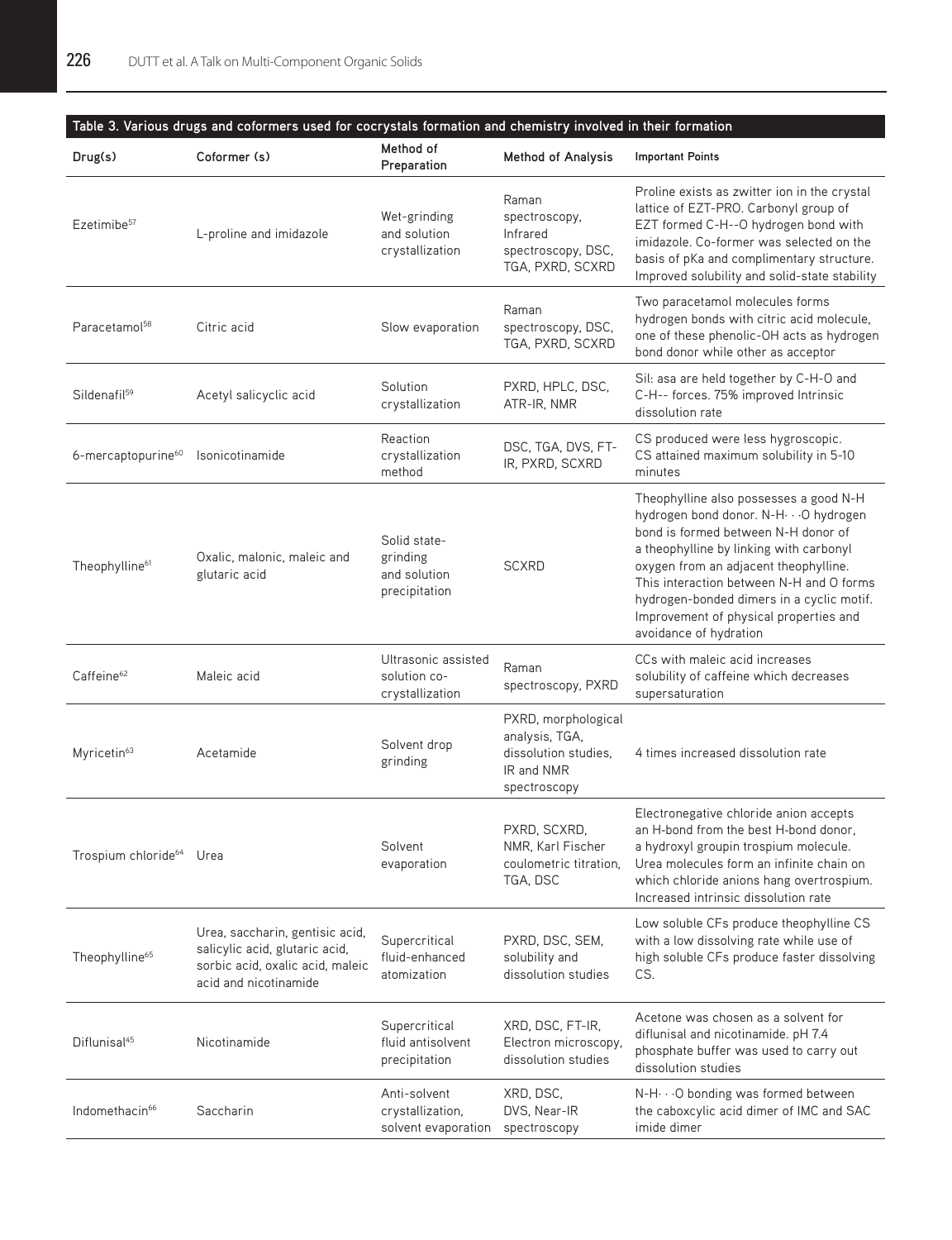| Itraconazole <sup>67</sup>                                                  | L-Malic acid                                                                 | Gas antisolvent<br>crystallization                                                                                                                                                                 | HPLC, solubility<br>studies, XRD,<br>DSC, SEM, powder<br>composition study,<br>dissolution studies                            | The CS obtained by this method were<br>suspected to contain unquantified amount<br>of amorphous material. GAS CCs may have<br>improved itraconazole bioavailability                                                                                         |  |  |
|-----------------------------------------------------------------------------|------------------------------------------------------------------------------|----------------------------------------------------------------------------------------------------------------------------------------------------------------------------------------------------|-------------------------------------------------------------------------------------------------------------------------------|-------------------------------------------------------------------------------------------------------------------------------------------------------------------------------------------------------------------------------------------------------------|--|--|
| Sulfamethazine <sup>68</sup>                                                | Theophylline                                                                 | Neat-cogrinding,<br>solvent drop-<br>cogrinding and<br>slow evaporation                                                                                                                            | DSC, TGA, raman,<br>PXRD, and DVS<br>techniques                                                                               | The sulfamethazine molecules form a<br>dimer through the intermolecular OH--N,<br>and two O··· H--N and N··· H-N keeping<br>theophylline molecule attached                                                                                                  |  |  |
| Carbemazapine <sup>69</sup>                                                 | Saccharin                                                                    | Cogrinding                                                                                                                                                                                         | ATR-FTIR, PXRD,<br><b>DSC</b>                                                                                                 | Grinding induced amorphous phases are<br>followed by CS formation. High relative<br>humidity exposure increases rate of CCs                                                                                                                                 |  |  |
| 2-[4-(4-chloro-<br>2-fluoropheoxy)<br>phenyl]pyrimidine-<br>4-carboxamide70 | Glutaric acid                                                                | Solvent<br>crystallization                                                                                                                                                                         | Raman spectroscopy,<br>SCXRD, intrinsic<br>dissolution studies.<br>pharmacokinetic<br>evaluation, particle size<br>evaluation | In vivo bioavailability was increased. CS<br>was found to be physically and chemically<br>stable. Increased dissolution rate                                                                                                                                |  |  |
| Ethenzamide <sup>71</sup>                                                   | Gentisic acid                                                                | Slow evaporation                                                                                                                                                                                   | DSC, hot-stage<br>microscopy, PXRD,<br><b>SCXRD</b>                                                                           | The primary amide anti-N-H of the<br>ofEthenzamide and the 2-hydroxy group<br>ofGentisic acid forms two intramolecular<br>N-H $\cdots$ O and O-H $\cdots$ O hydrogen bonds.<br>Dissolution rate of ethenzamide was<br>improved by a factor of 2             |  |  |
| Artemisinin <sup>72</sup>                                                   | Orcinol and resorcinol                                                       | Liquid-assisted<br>grinding                                                                                                                                                                        | DSC, FT-IR, PXRD                                                                                                              | The interaction of trimeric units is through<br>a vast network of C-H. · · · O bonds. Every<br>synthon comprises of O-H · · · O hydrogen<br>bonds formed between the OH group of<br>resorcinol and the carbonyl moiety of<br>artemisinin                    |  |  |
| Gabapentin <sup>73</sup>                                                    | C-propan-3-ol pyrogallol[4]<br>areneand C-butyl pyrogallol[4]<br>arene       | Slow evaporation-<br>aided with<br>sonication                                                                                                                                                      | <b>XRD</b>                                                                                                                    | Reported CS exhibit bilayer structures<br>comprising of networks of extensive<br>hydrogen bonding networks between the<br>pyrogallol[4]arene, gabapentin molecules                                                                                          |  |  |
| S-naproxen and<br>RS-naproxen <sup>74</sup>                                 | D-Proline                                                                    | Liquid-assisted<br>grinding                                                                                                                                                                        | DSC, TGA, PXRD,<br><b>SCXRD</b>                                                                                               | Synthon part is mainly composed of<br>zwitterionic entity. The crystalline network<br>in the four CS formed is guided by the<br>amino acid prolinium                                                                                                        |  |  |
| Pyrazine <sup>75</sup>                                                      | Dicarboxylic acid,<br>terephthalic, phthalic, fumaric<br>and succinic acids. | Pyrazine CS were<br>synthesised by<br>neat grinding.<br>Samples of the<br>pyr:fum CS (50<br>mg), which were<br>prepared by<br>grinding were<br>dissolved in a<br>minimum amount<br>of acetonitrile | SCXRD, PXRD,<br>DSC and TGA<br>measurements IR<br>spectroscopy                                                                | Pyridine-carboxylic acid synthon-based<br>h-bonded chains is the backbone of the<br>structure                                                                                                                                                               |  |  |
| Theophylline <sup>76</sup>                                                  | Benzoic acid                                                                 | Both neat-rinding<br>and liquid-assisted<br>grinding                                                                                                                                               | X-ray diffraction                                                                                                             | Carbonyl group of theophylline and the<br>carboxyl group of benzoic acidforms an<br>O-H· · · O hydrogen bond. Another hydrogen<br>bond is formed between acidic imidazolic<br>nitrogen atom of theophylline and the<br>carboxyl oxygen atom of benzoic acid |  |  |
|                                                                             |                                                                              |                                                                                                                                                                                                    |                                                                                                                               |                                                                                                                                                                                                                                                             |  |  |

DVS: Dynamic vapor sorption, PXRD: Powder X-ray diffraction, SCXRD: Single-crystal X-ray diffractometry, HPLC: High performance liquid chromatography, ATR-IR: Attenuated total reflectance-infrared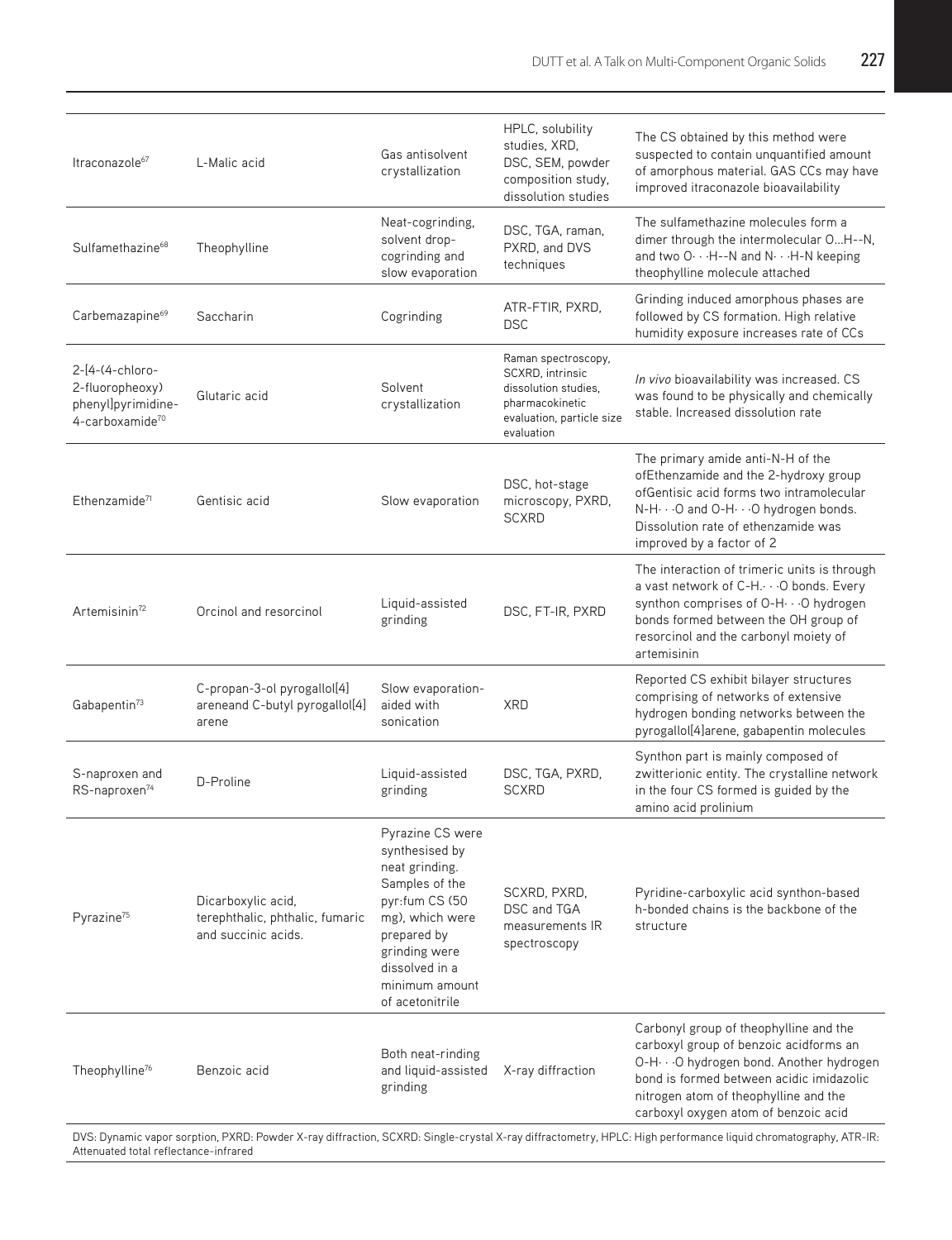developed with similar excipients, and similar to that of the amorphous formulation. This was only an empirical formulation study and the mechanics of the effect of the excipient on CS behavior have not been investigated.<sup>58</sup>

The dissolution of CS of exemestane with maleic acid and megestrol acetate with saccharine was studied in fasted state simulated intestinal fluid. The transformation of the exemestane CS to the drug was fast and dissolution rate was similar to that of the drug when the particles were fine, whereas higher dissolution rates than those of the drug were achieved for larger particle sizes (106-150 and 150-300 m).<sup>59</sup> The transformation of megestrol acetate CS was slow and the dissolution rate of the fine particles was much faster than for the drug, whereas that of the larger particles was similar to that of the drug.

In another study, the bioavailability of IND-saccharine CS was investigated in beagle dogs and compared with the bioavailability of both the marketed product of IND (Indomee**®**) and the physical mixture of drug and CFs.<sup>45</sup> The CS had similar pharmacokinetic data to the marketed product but significantly improved performance compared to the physical mixture. After preparing and characterizing CS of AMG517, CS of AMG517 with sorbic acid was studied *in vivo* in Sprague-Dawley rats at different doses and compared with 500 mg/kg doses of the free base form of the drug. The result indicated dose-dependent pharmacokinetics ( $C_{\text{max}}$  and area under the curve) for the CS.<sup>61,62</sup>

# *Cosmetics*

In the cosmetic formulation development, the focus remains on the formulation of a stable and easily applicable preparation using active ingredients. CCs and eutectic mixtures provide these basic facilities to the formulation developers. The inclusion of solid cologne in these cosmetic preparations is a challenge because a higher temperature must melt these solid components, which may directly affect the thermostability of other ingredients used. Some eutectic mixtures of standard cologne in solid form with benzophenone were developed which in result convert into liquid form and could be easily included in the formulation. The flexibility and alterability of these varieties of binary preparations were evaluated through binary formulations of solid fragrances and benzoquinone.<sup>63</sup> The eutectic mixture based upon above idea was prepared using 12-hydroxystearic acid, as well-known benefit of 12-hydroxystearic acid on skin having a higher melting point and inadequate bioavailability. The other key benefit of CCs is availing a higher melting point crystalline substance having more stability. But higher melting point substances could be a problem for other lower melting point ingredients.<sup>64</sup> CS-based formulation of 3-iodopropynyl butylcarbamate, an antifungal agent reported in the literature. These CS formulations exhibit higher physical and chemical stability profiles along with higher aqueous solubility and thermostability.<sup>65</sup> These systems also provide higher flowability to powders and better compressibility during tablets or capsule formulation process. Nicotinamide: p-coumaric acid CS formulations were reported in the literature to treat acne.<sup>66</sup> In another study, the CS of hair dye colorants exhibit better stability on hair compared to pure

colorant.67 CS could be an important formulation development system in cosmetic scenario, but the higher melting point of CS plays a key role and that's why, in the cosmetic industry, the main focus areas become eutectic systems. Butyl methoxydibenzoylmethane an ultraviolet (UV) B absorbing agent, included in the eutectic mixture with and without 12-hydroxystearic acid to overcome the challenge of the higher melting points of both components.68 An anti-sun eutectic formulation based on *n*-butylphthalamide and isopropylacrylamide with 1,3,5-triazine derivatives was prepared revealing higher stability.<sup>69</sup> The eutectic mixture preparation of monoethanolamine used in scalp itching treatment exhibits higher deposition compared to pure compound.70

## *Agricultural applications*

In the agrochemical sector, there are plentiful patents that have been completed on CS, which mainly include fertilizers, insecticides, and fungicides, *etc*. CS-based fungicide patent was filled containing two fungicides, namely metalaxyl and prothioconazole.<sup>71</sup> In this preparation, the aqueous solubility of metalaxyl was drastically decreased compared with that of the pure component. The reason given behind reduced solubility was the decrement to a surplus of the fungicide in the ground water streams along with higher efficacy and less requirement of fungicides for the desired action. This CS-based formulation is a significant example of the synergistic action of two active fungicide ingredients. The CS of herbicide 3,6-dichloro-2 methoxybenzoic acid with different nitrogenous heterocycles was also reported less water solubility and higher stability.<sup>72</sup> But there are some examples of various herbicides suffer from the Ostwald effect (large size crystals growth) with time, which has deleterious effects during the storage and processability of product in production and efficacy during use. Here CS provides significant improved stability to overcome these issues. 4-Hydroxybenzoic acid-based CS with different agrochemicals effectively overcome the above discussed problems.<sup>73</sup> The increased melting points insecticides were reported by CCs of these insecticides with oxalic acid. The higher melting point provides shelf stability and prevents the clumping or Ostwald effect on pure insecticides with time. A recent patent on CS of 4-{[(6-chloropyrid-3-yl) methyl] (2,2-difluoroethyl) amino} furan- 2(5H)-one with salicylic acid was filled higher melting point and stability.<sup>74,75</sup>

#### *Chromophores*

Pigments are a principally fascinating chromophore application of CS. According to Skořepová et al.<sup>63</sup> it is impossible to prepare novel pigments in high amounts only through solvent methods, it can be prepared in high yield through mechanochemical grinding. The three-colour tuned fluorescein CS formulation supports this argument mainly. Chromophore CS of titanyl fluoroalanine with titanyl fluorocytosine was developed by dry milling and heating. The novel CS has a novel spectrum along with enhanced sensitivity toward electrophotography and less dark decay. Bicomponent diazo eutectic was prepared as red textile pigments. These eutectic pigments exhibit an equal performance compared to highly toxic dyes in relation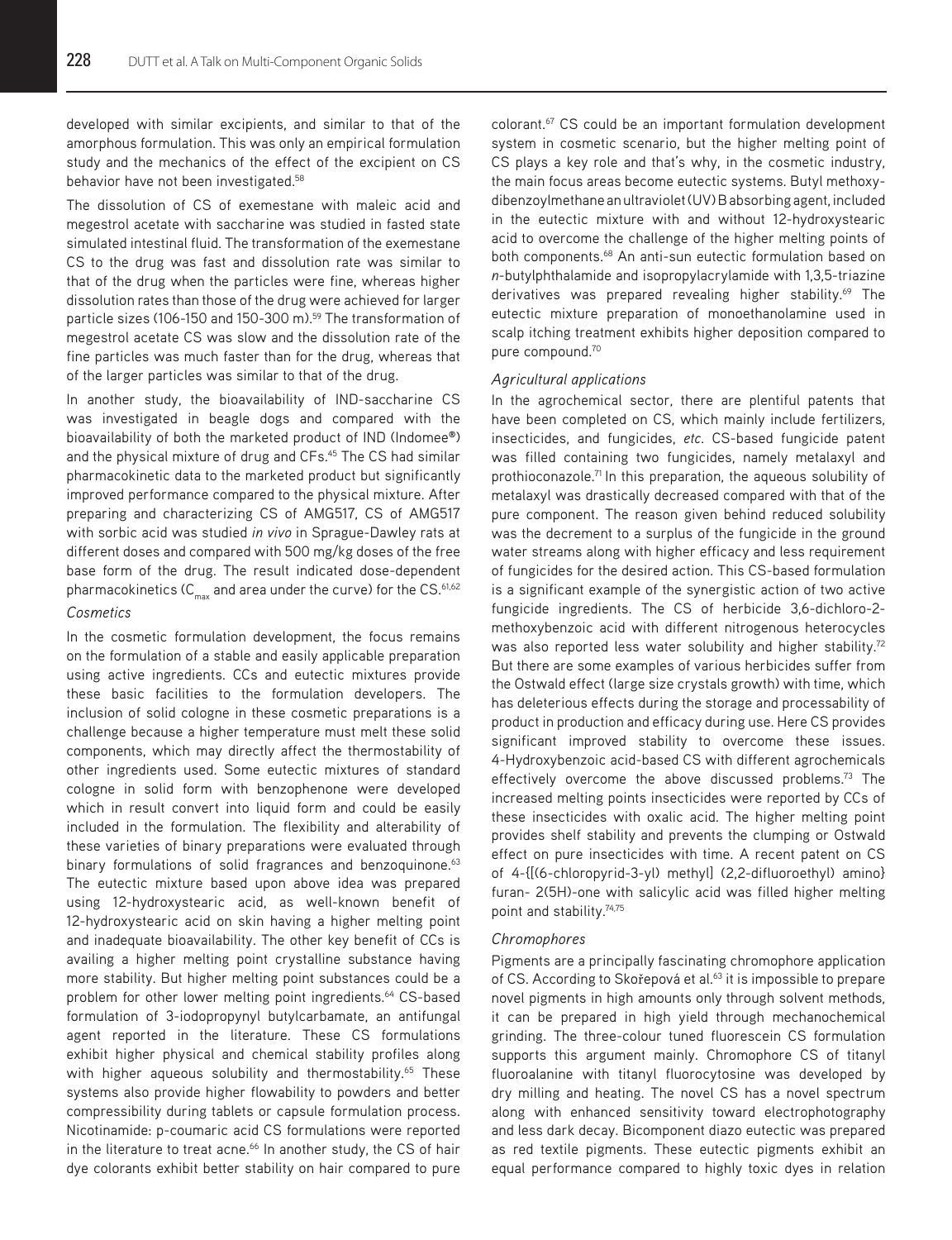to thermostability, color fastness, acidic and alkali resistance, and solubility profile. In another study, proved that CS can be utilized at a much higher level than just tuning the solubility, stability, and colour of chromophores. They formulated a series of CS based upon stilbene-type molecules with different CFs. The results exhibited a significant and remarkable change in the form of UV or visible absorbance, quantum yield, and luminescence emissions.<sup>63</sup>

# *Food industry*

CS has created a place in food additives. The yerba mate (an antioxidant) along with sucrose induce CS show a better flow property and good hygroscopicity during the production process compared to their pure state.<sup>59</sup> It is also evident that the antioxidant properties of yerba mates remain stable in their CS form. In another example, ethyl much vanilla are required in mixture form to provide a better taste and fragrance, but during the manufacturing process, clumping occurred in a simple mixture of both these substances. But CCs of these compounds at the individual level provide their powder form carrying good flow properties and weak clump formation tendency. Menthol: xylitol-based CS is another good example of CS having optimum flow properties used for fragrance.<sup>52,53</sup> These CS revealed a higher solubility profile compared to pure menthol and lesser hygroscopicity compared to pure xylitol.

# *Solubilization of cocrystals*

CS has risen as a method for the modification of dissolvability, disintegration, bioavailability, and other physicochemical properties of drugs, without changing their pharmacological properties.53 CS are a class of multicomponent solids containing at least two diverse crystalline components in a solitary homogenous system in a fixed stoichiometry ratio. They are distinguished from solvates in that the CS components are solids at room temperature. Pharmaceutical CS are generally made of a hydrophobic drug molecule and a hydrophilic CFs molecule.54 The mechanism by which CS go into solution involves three main steps: (1) Breaking intermolecular bonds in the CS, (2) breaking intermolecular bonds in the solvent, and (3) forming intermolecular bonds between the CS molecules and solvent molecules. The limiting step in dissolving the CS of hydrophobic drug molecules in aqueous media has been shown to be solvation and not breaking away from the crystal lattice. CFs appear to decrease the solvation barrier of CS of hydrophobic drugs to an extent proportional to that of the pure CFs. Consequently, CF aqueous solubility is correlated with CS solubility. However, melting points are not good indicators of CS aqueous solubility, since it is drug hydrophobicity and not CS lattice strength that limits solubility (Table 3).<sup>55</sup>

# **CONCLUSION**

In the crystal engineering technique, the pharmaceutical properties of drugs are changed without disturbing their inherent structures. Presence of various chemical groups' *viz.* carboxylic acids, carbohydrates, amides, amino acids, and alcohols in the co-crystal formers lead to the formation of CS with different drugs. So, in CC studies, the presence of a carboxylic acid functional group plays an admirable role.

Synthons are responsible for holding the molecules, when the formation of a compound occurs through non-covalent interactions. Due to their strength, directionality and higher rate of recurrence, hydrogen bonds are often used for the design of CS. Generally, two methods are used for CCs: Solution-based techniques and grinding based techniques. Solution-based methods are generally preferred because of the formation of CS, which can qualify the testing with a SXRD. The grinding techniques include neat-grinding t and solvent drop-grinding techniques. Currently, newer techniques are available *viz.* hotstage microscopy, ultrasound-assisted, and CCs *via* supercritical fluid. CS offers numerous commercial applications, which are under study or less developed. In spite of their less patent activities, these are potentially critical binary systems because of their prominent effects. CCs can be used in almost all API's including acidic, basic, or non-ionic drugs. The availability of a large number of CFs allowed this technique to be used broadly. It is evident from previous and recent studies that CC materials carry higher electrical conductivity compared to their parent components. So, this is an area of research because of its potential in the power production sector.

# **ACKNOWLEDGMENTS**

Authors want to thank the Department of Pharmaceutical Sciences, Maharishi Dayanand University, Rohtak, for providing all necessary facilities to conduct this work.

#### *Ethics*

**Peer-review:** Externally peer-reviewed.

#### *Authorship Contributions*

Concept: B.D., Design: V.B., Data Collection or Processing: B.D., Analysis or Interpretation: M.C., Literature Search: B.D., Writing: B.D.

**Conflict of Interest:** No conflict of interest was declared by the authors.

**Financial Disclosure:** The authors declared that this study received no financial support.

# **REFERENCES**

- 1. Cherukuvada S, Nangia A. Eutectics as improved pharmaceutical materials: design, properties and characterization. Chem Comm (Camb). 2014;50:906-923.
- 2. Berry DJ, Steed JW. Pharmaceutical cocrystals, salts and multicomponent systems; intermolecular interactions and property based design. Adv Drug Deliv Rev. 2017;117:3-24.
- 3. Blagden N, Berry DJ, Parkin A, Javed H, Ibrahim A, Gavan PT, De Matos LL. Current directions in cocrystal growth. New J Chem. 2008;32:1659- 1672.
- 4. Brittain HG. Cocrystal systems of pharmaceutical interest. Cryst Growth Des. 2012;12:5823-5832.
- 5. Cherukuvada S, Row TNG. Comprehending the formation of eutectics and cocrystals in terms of design and their structural interrelationships. Cryst Growth Des. 2014;14:4187-4198.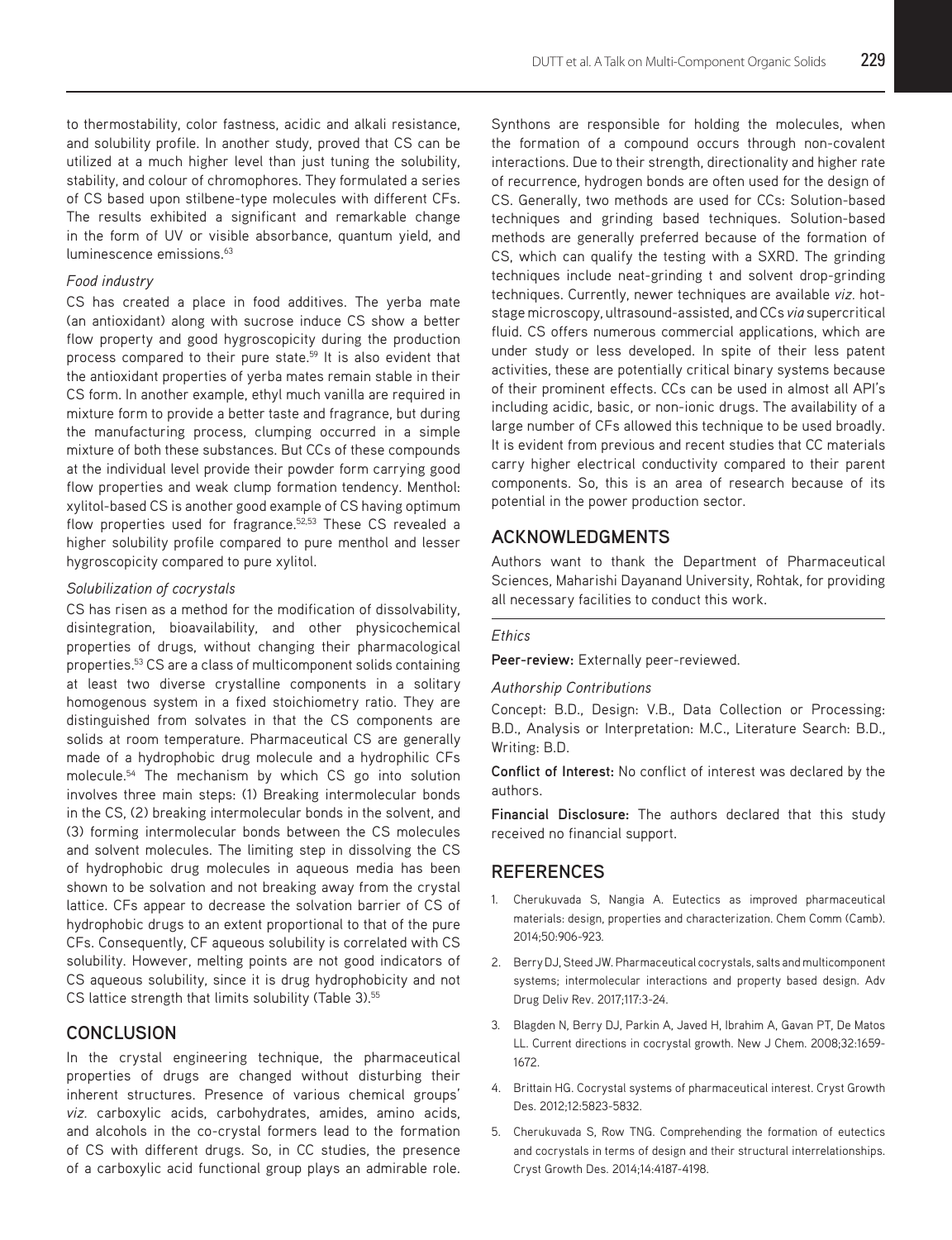- 6. Ross SA, Lamprou DA, Douroumis D. Engineering and manufacturing of pharmaceutical co-crystals: a review of solvent-free manufacturing technologies. Chem Commun (Camb). 2016;52:8772-8786.
- 7. Shayanfar A, Jouyban A. Physicochemical characterization of a new cocrystal of ketoconazole. Powder Technol. 2014;262:242-248.
- 8. Ganduri R, Cherukuvada S, Sarkar S, Row TNG. Manifestation of cocrystalsand eutectics among structurally related molecules: towards understanding the factors that control their formation. Cryst Eng Comm. 2017;19:1123-1132.
- 9. Sreekanth BR, Vishweshwar P, Vyas K. Supramolecular synthon polymorphism in 2: 1 co-crystal of 4-hydroxybenzoic acid and 2,3,5,6-tetramethylpyrazine. Chem Commun (Camb). 2007;2375-2377.
- 10. Cherukuvada S, Kaur R, Row TNG. Co-crystallization and small molecule crystal form diversity: from pharmaceutical to materials applications. Cryst Eng Comm. 2016;18:8528-8555.
- 11. Merz K, Vasylyeva V. Development and boundaries in the field of supramolecular synthons. Cryst Eng Comm. 2010;12:3989-4002.
- 12. Aakeröy CB, Rajbanshi A, Li ZJ, Desper J. Mapping out the synthetic landscape for recrystallization, cocrystallization, and salt formation. Cryst Eng Comm. 2010; 12: 4231-4239.
- 13. Ying Hsi KH, Chadwick A, Fried M, Kenny AS, Myerson AS. Separation of impurities from solution by selective co-crystal formation. Cryst Eng Comm. 2012;14:2386-2388.
- 14. Fábián LS. Cambridge structural database analysis of molecular complementarity in cocrystals. Cryst Growth Des. 2009;9:1436-1443.
- 15. Stevens JS, Byard SJ, Schroeder SLM. Characterization of proton transfer by X-Ray photoelectron spectroscopy (XPS). Cryst Growth Des. 2010;10:1435-1442.
- 16. Stevens JS, Byard SJ, Schroeder SLM. Salt or cocrystal? determination of protonation state by X-ray photoelectron spectroscopy (XPS). J Pharm Sci. 2010;99:4453-4457.
- 17. Good DJ, Rodríguez-Hornedo N. Cocrystal eutectic constants and prediction of solubility behaviour. Cryst Growth Des. 2010;10:1028-1032.
- 18. Mohammad MA, Alhalaweh A, Bashimam M, Al-Mardini MA, VelagaS. Utility of hansen solubility parameters in the cocrystal screening. J Pharm Pharmacol. 2010;62:1360-1362.
- 19. Huang N, Rodríguez-Hornedo N. Effect of micellar solubilization on cocrystal solubility and stability. Cryst Growth Des. 2010;10:2050-2053.
- 20. Moore MD, Wildfong PLD. Aqueous solubility enhancement through engineering of binary solid composites: pharmaceutical applications. J Pharm Innov. 2009;4:36-49.
- 21. Childs SL, Stahly GP, Park A. The salt-cocrystal continuum: the influence of crystal structure on ionization state. Mol Pharm. 2007;4:323-338.
- 22. Cannon AS, Warner JC. Noncovalent derivatization: green chemistry applications of crystal engineering. Cryst Growth Des. 2002;2:255-257.
- 23. Aitipamula S, Banerjee R, Bansal AK, Biradha K, Cheney ML, Choudhury AR, Desiraju GR, Dikundwar AG, Dubey R, Duggirala N, Ghogale PP, Ghosh S, Goswami PK, Goud NR, Jetti RRKR, Karpinski P, Kaushik P, Kumar D, Kumar V, Moulton B, Mukherjee A, Mukherjee G, Myerson AS, Puri V, Ramanan A, Rajamannar T, Reddy CM, Rodriguez-Hornedo N, Rogers RD, Guru Row TN, Sanphui P, Shan N, Shete G, Singh A, Sun CC, Swift JA, Thaimattam R, Thakur TS, Thaper RK, Thomas SP, Tothadi S, Vangala VR, Variankaval N, Vishweshwar P, Weyna DR, Zaworotko MJ. Polymorphs, salts, and cocrystals: what's in a name? Cryst Growth Des. 2012;12: 2147-2152.
- 24. Cruz-Cabeza AJ. Acid-base crystalline complexes and the pKa rule. Cryst Eng Comm. 2012;14:6362-6365.
- 25. Babu NJ, Reddy LS, Nangia A. Amide N-oxide heterosynthon and amide dimer homosynthon in cocrystalsof carboxamide drugs and pyridine N-oxides. Mol Pharm. 2007;4:417-434.
- 26. Etter MC, Reutzel SM. Hydrogen bond directed cocrystallization and molecular recognition properties of acyclic imides. J Am Chem Soc. 1991;113:2586-2598.
- 27. Schultheiss N, Newman A. Pharmaceutical cocrystalsand their physiochemical properties. Cryst Growth Des. 2009;9:2950-2967.
- 28. Kuroda R, Imai Y, Tajima N. Generation of a co-crystal phase with novel coloristic properties via solid state grinding procedures. Chem Commun (Camb). 2002;23:2848-2849.
- 29. Cherukuvada S Nangia A. Fast dissolving eutectic compositions of two anti-tubercular drugs. CrystEngComm. 2012;14:2579-2588.
- 30. Vitthalrao MA, Kumar FN, Radheshyam BK. Cocrystalization: an alternative approach for solid modification. J Drug Deliv Ther. 2013;3:166-172.
- 31. Raghuram Reddy Kothur AS, Swetha NPB. An outline of crystal engineering of pharmaceutical co- crystals and applications: a review. Int J Pharm Res Dev. 2012;4:84-92.
- 32. Sevukarajan M, Thamizhvanan K, Sodanapalli R, SateeshBabu JM, Naveen KB, Sreekanth Reddy B, Sethu KJ, Vivekananda U. Sarada K, Hyndavi N. Crystal engineering technique – an emerging approach to modify physicochemical properties of active pharmaceutical ingredient. Int J Chem Pharm Sci. 2012;3:15-29.
- 33. Trask AV, Motherwell WD, Jones W. Solvent-drop grinding: green polymorph control of cocrystallisation. Chem Commun (Camb). 2004;7:890-891.
- 34. Friscic T, Jones W. Recent advances in understanding the mechanism of cocrystal formation via grinding. Cryst Growth Des. 2009;9:1621-1637.
- 35. Aakeröy CB, Grommet AB, Desper J. Co-crystal screening of diclofenac. Pharmaceutics. 2011;3:601-614.
- 36. Swapna B, Maddileti D, Nangia A. Cocrystalsof the tuberculosis drug isoniazid: polymorphism, isostructurality, and stability. Cryst Growth Des. 2014;14:5991-6005.
- 37. Bhogala BR, Basavoju S, Nangia A. Tape and layer structures in cocrystalsof some di- and tricarboxylic acids with 4,4-bipyridines and isonicotinamide. From binary to ternary CS. Cryst Eng Comm. 2005;7:551-562.
- 38. Laszlo F. Cambridge structural database analysis of molecular complementarity in cocrystals. Cryst Growth Des. 2009;9:1436-1443.
- 39. Kumar S, Nanda A. Pharmaceutical cocrystals: an overview. Indian J Pharm Sci. 2017;79:858-871.
- 40. Musumeci D, Hunter CA, Prohens R, Scuderi S, McCabe JF. Virtual cocrystal screening. Chem Sci. 2011;2:883-890.
- 41. Yamamoto K, Tsutsumi S, Ikeda Y. Establishment of cocrystal cocktail grinding method for rational screening of pharmaceutical cocrystals. Int J Pharm. 2012;437:162-171.
- 42. Lu E, Rodriguez-Hornedo N, Suryanarayanan R. A rapid thermal method for cocrystal screening. CrystEngComm. 2008;10:665-668.
- 43. Trask AV, Motherwell WDS, Jones W. Physical stability enhancement of theophylline via cocrystallization. Int J Pharm. 2006;320:114-123.